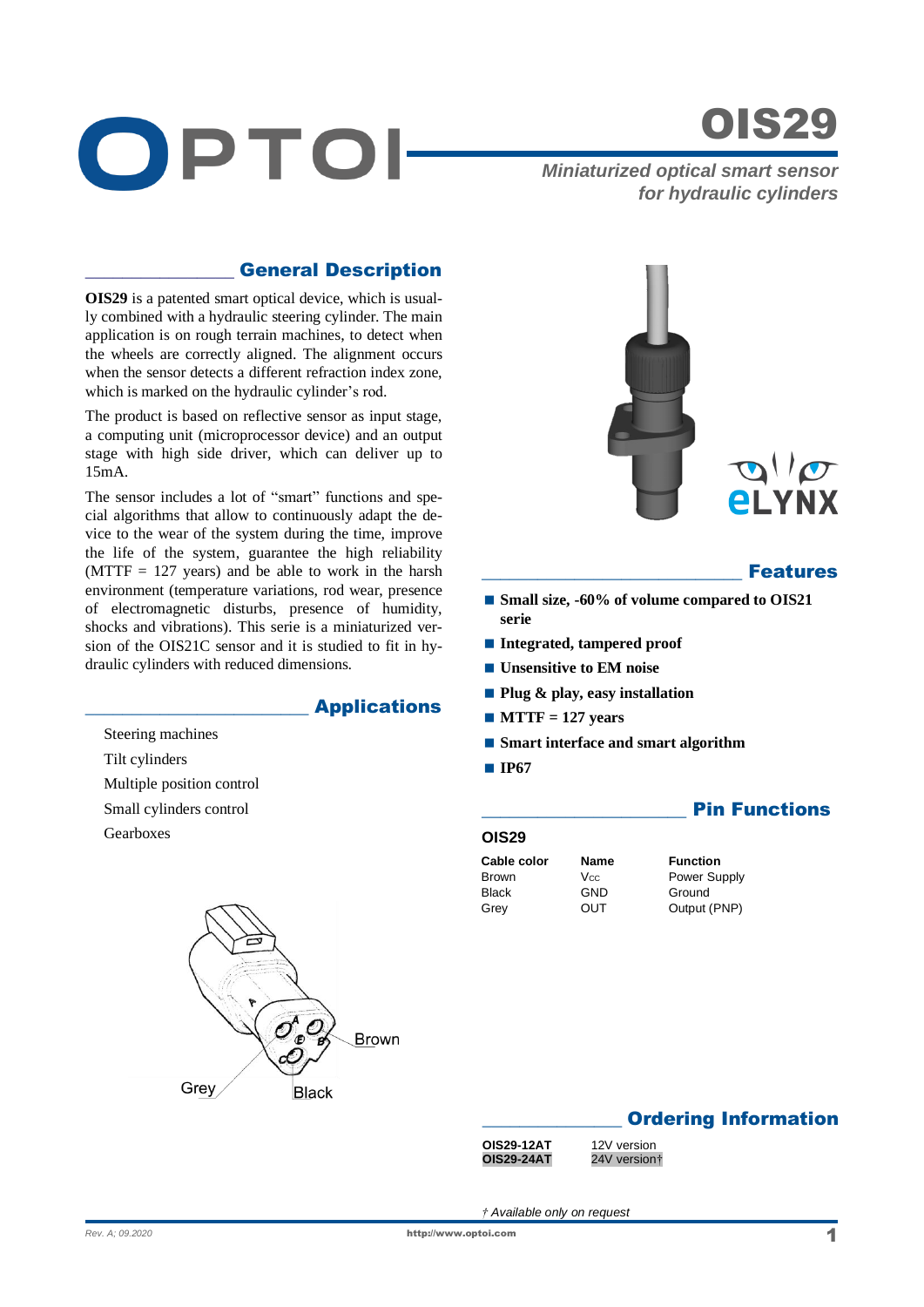#### **ABSOLUTE MAXIMUM RATINGS**

| Symbol                       | <b>Parameter</b>                                      | Min   | Max | Unit |
|------------------------------|-------------------------------------------------------|-------|-----|------|
| $T_{\scriptstyle\textrm{S}}$ | Storage Temperature                                   | -40   | 85  | °C   |
| Тa                           | <b>Operating Temperature Range</b>                    | $-20$ | 80  | °С   |
| $V_{\rm CC}$                 | Supply Voltage Range OIS29-12AT                       |       | 15  |      |
| lo                           | Max output current (depending on ambient temperature) |       | 20  | mA   |

*Stresses beyond those listed under "Absolute Maximum Ratings" may cause permanent damage to the device. Exposure to absolute maximum rated conditions for extended periods may affect device reliability.*

# **ELECTRICAL CHARACTERISTICS**

 $T_A = 25^\circ \text{C}$ , unless otherwise noted.

| Symbol             | <b>Parameter</b>                        | <b>Conditions</b>                        | Min       | Typ             | Max | <b>Unit</b> |
|--------------------|-----------------------------------------|------------------------------------------|-----------|-----------------|-----|-------------|
| $V_{\rm CC}$       | Supply Voltage Range OIS29-12AT         | Battery                                  | 8         | 13,5            | 15  | V           |
| OL.                | Overload protection (output shutdown)   | 8V < Vcc < 14V                           | -         |                 | 160 | mA          |
| Icc                | Device current consumption              | No load, Vcc=13,5V                       |           | 11              | 15  | mA          |
|                    | Load current                            | 13,5V, $10k\Omega$                       | -         | 1,2             |     | mA          |
| <b>LOAD</b>        |                                         | 13,5V, $4,7k\Omega$                      | -         | 2,4             |     | mA          |
| <b>V</b> он        | Output voltage high                     | 8V< Vcc <14V, no load                    | $Vcc-0.7$ |                 |     | V           |
| $V_{OL}$           | Output voltage low                      | Vcc = 13.5V R <sub>L</sub> <10k $\Omega$ | $\Omega$  | 10 <sup>1</sup> | 50  | mV          |
| R                  | Min detection range                     | $I_{LOAD} = 2,4mA$                       | 3         |                 |     | ms          |
|                    | Max detection speed (mark width of 3mm) |                                          |           |                 |     | m/s         |
|                    | Response time                           | ON-OFF I <sub>LOAD</sub> =2,4mA          |           | 30              | 30  | <b>us</b>   |
| $\tau$             |                                         | OFF-ON ILOAD=2,4mA                       |           | 0,3             |     | <b>us</b>   |
| $t_{\text{start}}$ | Start-up time                           |                                          | 520       |                 | 550 | ms          |

# **MECHANICAL CHARACTERISTICS**

| <b>Symbol</b> | Parameter                             | <b>Conditions</b> | Min | Typ        | Max  | Unit |
|---------------|---------------------------------------|-------------------|-----|------------|------|------|
| IP            | Protection grade                      |                   |     |            | IP67 |      |
| Out           | Output configuration                  |                   |     | <b>PNP</b> |      |      |
| Lc.           | Length tolerance (cable $3x0.5mm^2$ ) |                   |     | ± 20       |      | mm   |

## **RELIABILITY PARAMETERS**

| <b>Symbol</b> | Parameter            | <b>Conditions</b>           | Value         | Unit  |
|---------------|----------------------|-----------------------------|---------------|-------|
| <b>MTTF</b>   | Mean Time To Failure | 30°C-12V-mobile environment | 127           | Years |
| DC            | Diagnostic           |                             | No            |       |
|               | Structure            |                             | Not redundant |       |

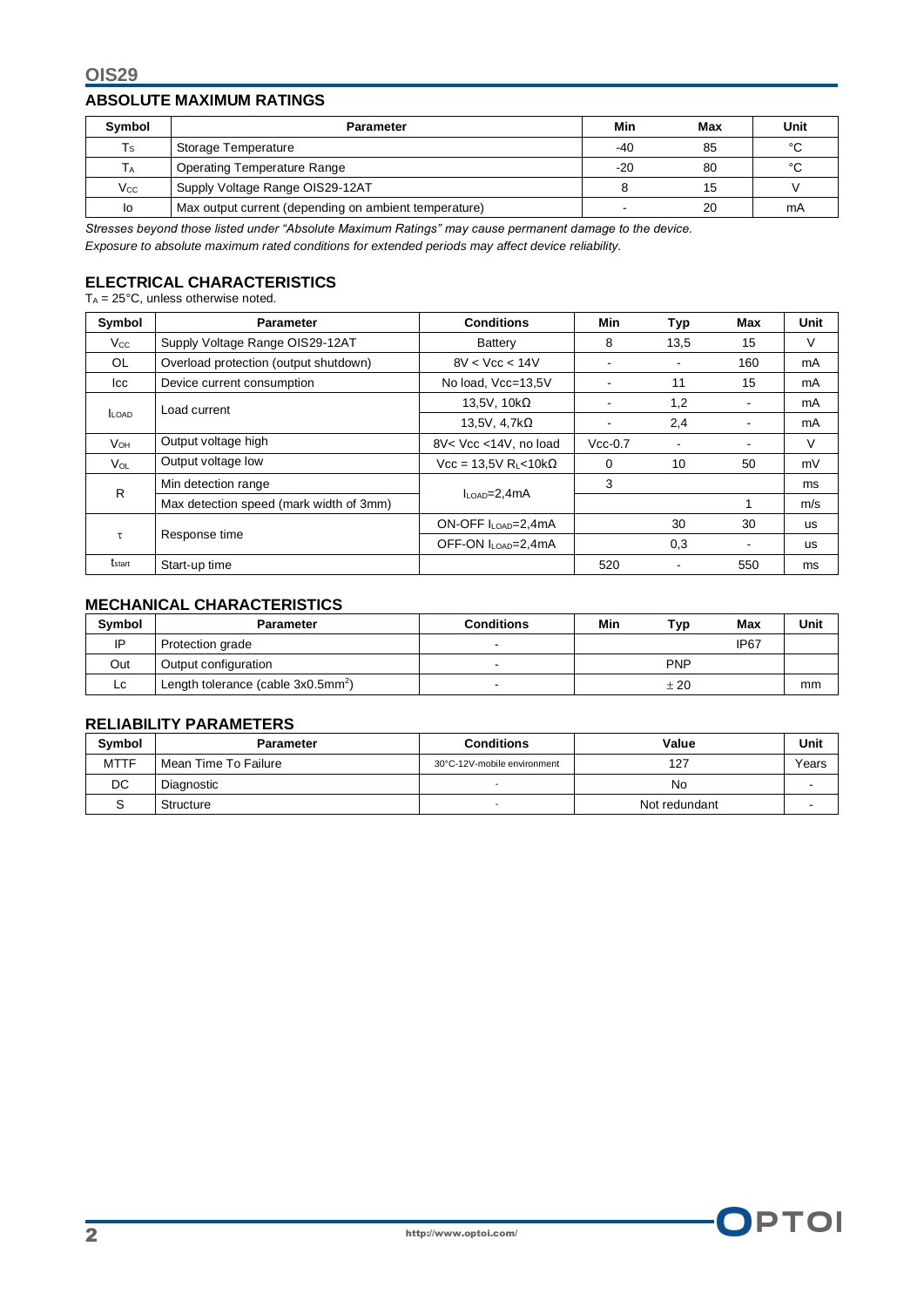#### **MECHANICAL DIMENSIONS**

The dimensions are expressed in mm, tolerance ±0.1mm.



**Figure 1 – OIS29-12AT mechanical dimensions**

## **OUTPUT CONFIGURATION**



**Figure 2 – OIS29-12AT configuration**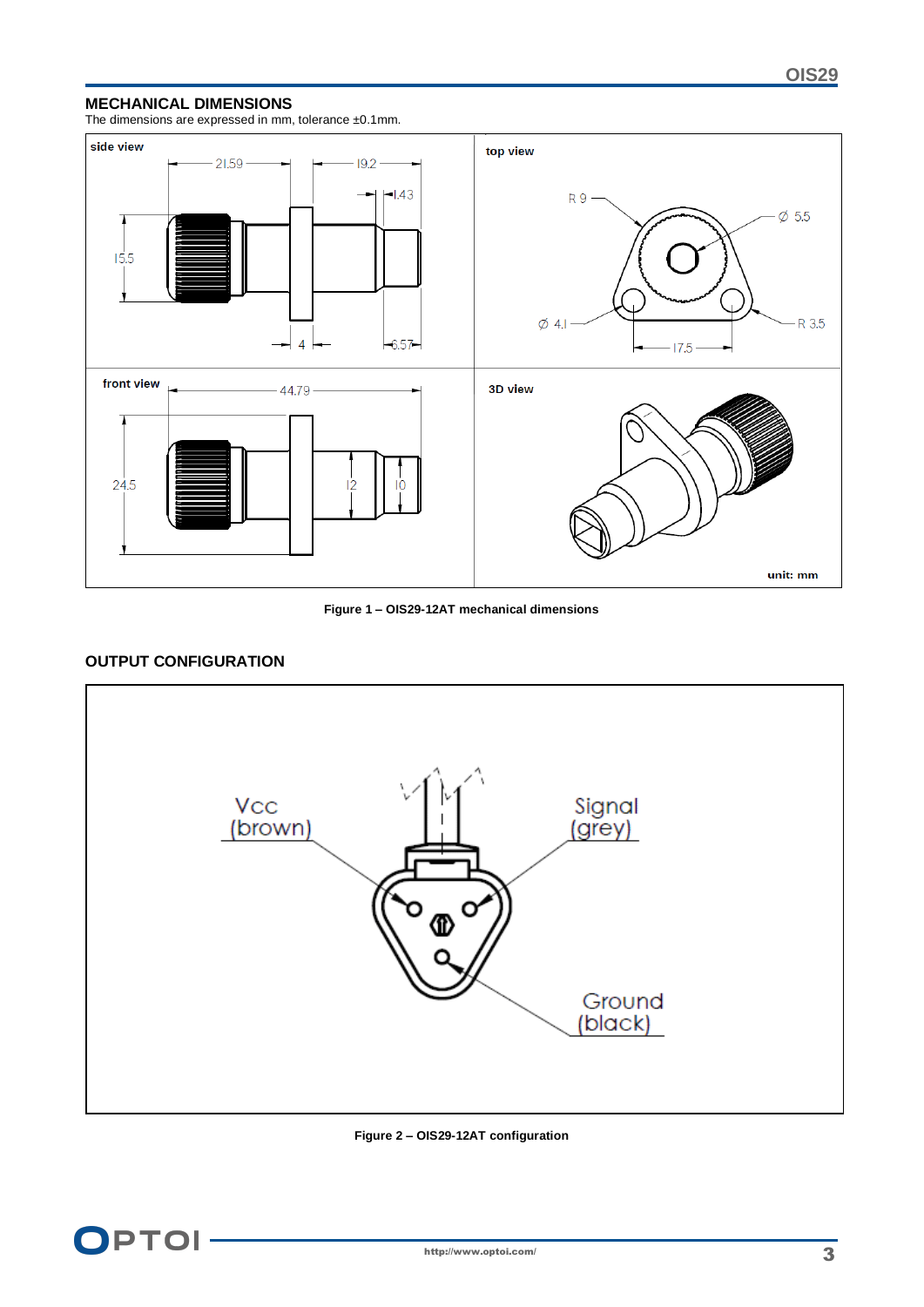## **REGULATORY COMPLIANCE TABLE OIS29-12AT**

| Reference normative  | <b>Description</b>                                                                                                                                | <b>Test Type</b>          | <b>Status</b> |
|----------------------|---------------------------------------------------------------------------------------------------------------------------------------------------|---------------------------|---------------|
| ISO13766 cl. 5.6     | Earth moving machinery: broadband and narrowband emissions from<br><b>ESA</b>                                                                     | Emission                  | pass          |
| ISO13766 cl. 5.6     | Earth moving machinery: immunity of ESA to electromagnetic radia-<br>tion                                                                         | Emission                  | pass          |
| ISO13766 cl. 5.8-5.9 | Immunity of ESA to electromagnetig radiated, bulk current injection,<br>electrostatic discharge                                                   | Immunity                  | pass          |
| ISO 7637-2           | Road vehicles - Electrical disturbances<br>from conduction and coupling.<br>Part 2:<br>Electrical transient conduction along<br>supply lines only | Immunity                  | pass          |
| ISO 16750-2          | Road vehicles - Environmental<br>conditions and testing for electrical<br>and electronic equipment.<br>Part 2:<br><b>Electrical loads</b>         | Immunity                  | Pass‡         |
| EN 60529             | Degrees of protection provided by enclosures                                                                                                      | Dust and water protection | IP67          |

#### **Table 1 – Compliance table OIS29-12AT**

#### **APPLICATION CIRCUIT**



#### **Figure 3 – Resistive load connection**